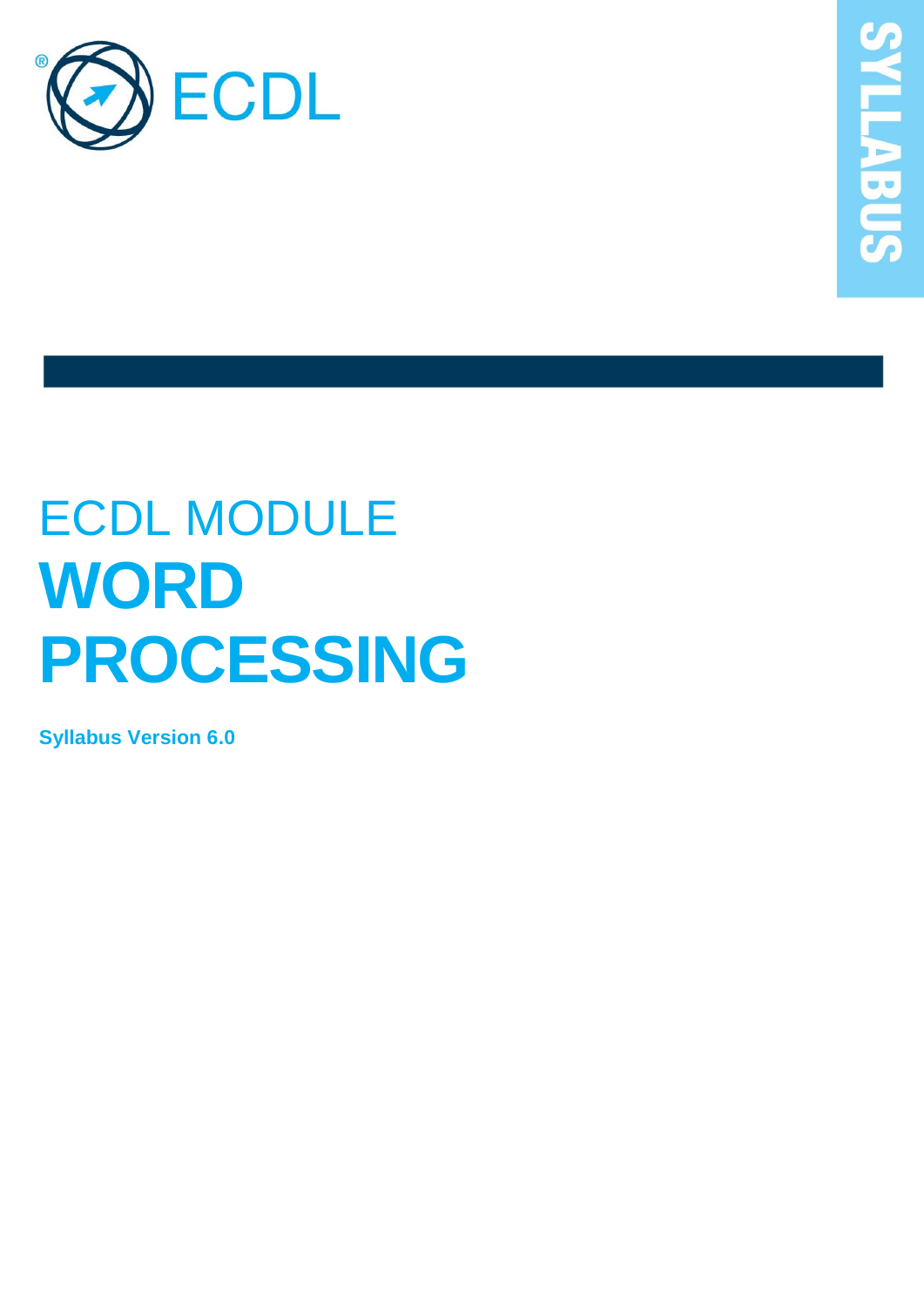#### **Purpose**

This document details the syllabus for the Word Processing module. The syllabus describes, through learning outcomes, the knowledge and skills that a candidate for the Word Processing module should possess. The syllabus also provides the basis for the theory and practice-based test in this module.

#### **Copyright © 1997 - 2016 ECDL Foundation**

All rights reserved. No part of this publication may be reproduced in any form except as permitted by ECDL Foundation. Enquiries for permission to reproduce material should be directed to ECDL Foundation.

#### **Disclaimer**

Although every care has been taken by ECDL Foundation in the preparation of this publication, no warranty is given by ECDL Foundation, as publisher, as to the completeness of the information contained within it and neither shall ECDL Foundation be responsible or liable for any errors, omissions, inaccuracies, loss or damage whatsoever arising by virtue of such information or any instructions or advice contained within this publication. Changes may be made by ECDL Foundation at its own discretion and at any time without notice.

ECDL Foundation is a registered business name of The European Computer Driving Licence Foundation Limited. European Computer Driving Licence, ECDL and related logos are all registered Trade Marks of ECDL Foundation. All rights reserved.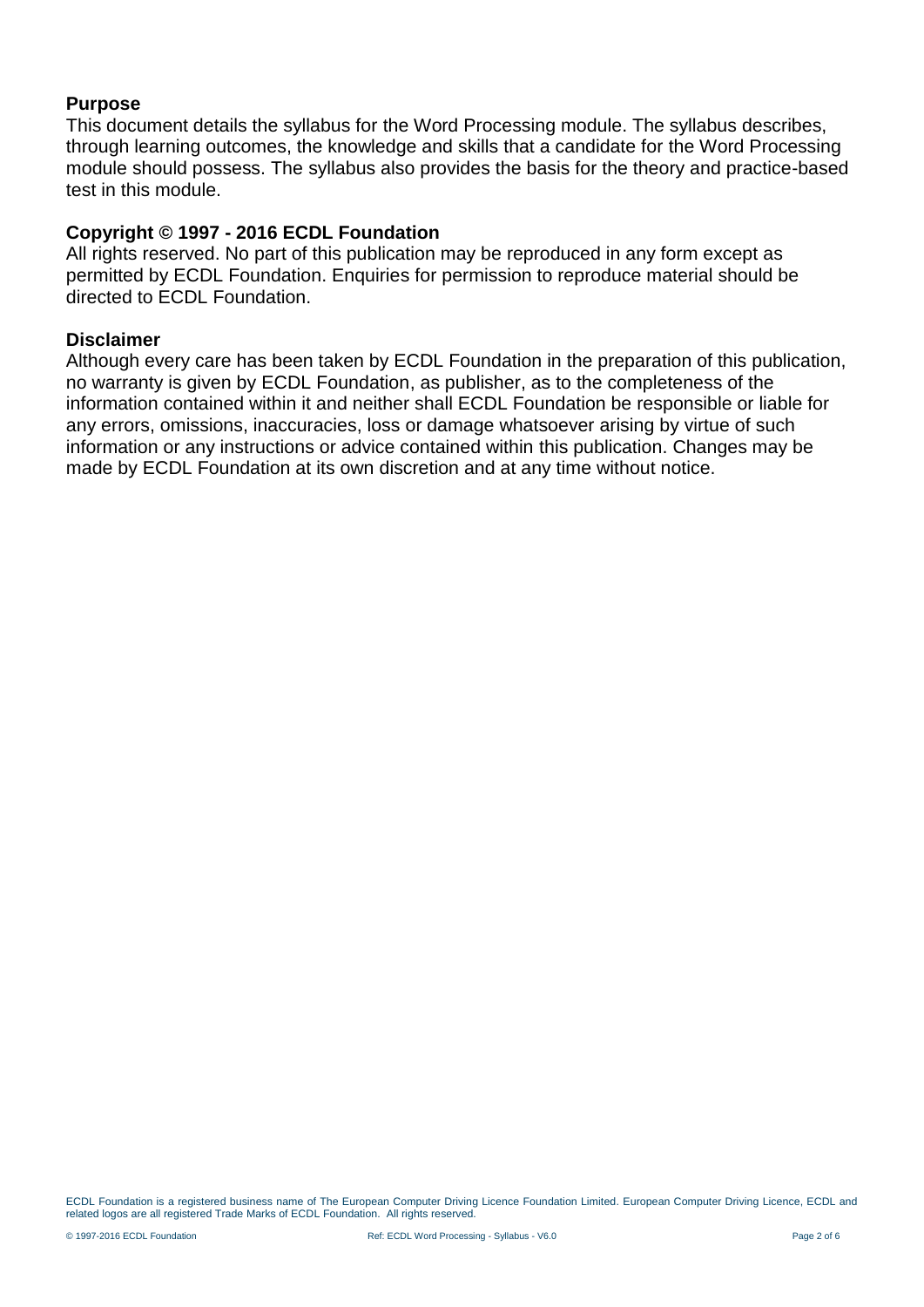## **Word Processing Module**

This module sets out essential concepts and skills relating to the ability to use a word processing application to create everyday documents.

### **Module Goals**

Successful candidates will be able to:

- Work with documents and save them in different file formats, locally or in the cloud.
- Use available help resources, shortcuts and the go to tool to enhance productivity.
- Create and edit word processing documents that will be ready to share and distribute.
- Apply different formats and styles to enhance documents and recognise good practice in choosing the appropriate formatting options.
- Insert tables, pictures and drawn objects into documents.
- Prepare documents for mail merge operations.
- Adjust document page settings and check and correct spelling before printing.

| <b>CATEGORY</b>                   | <b>SKILL SET</b>                     | REF.  | <b>TASK ITEM</b>                                                                                                                         |
|-----------------------------------|--------------------------------------|-------|------------------------------------------------------------------------------------------------------------------------------------------|
| 1 Using the<br><b>Application</b> | 1.1 Working with<br><b>Documents</b> | 1.1.1 | Open, close a word processing application.<br>Open, close document(s).                                                                   |
|                                   |                                      | 1.1.2 | Create a new document based on default<br>template, other available template locally or<br>online.                                       |
|                                   |                                      | 1.1.3 | Save a document to a location on a local, online<br>drive. Save a document under another name to a<br>location on a local, online drive. |
|                                   |                                      | 1.1.4 | Save a document as another file type like: text<br>file, pdf, software specific file extension.                                          |
|                                   |                                      | 1.1.5 | Switch between open documents.                                                                                                           |
|                                   | 1.2 Enhancing<br>Productivity        | 1.2.1 | Set basic options/preferences in the application:<br>user name, default folder to open, save<br>documents.                               |
|                                   |                                      | 1.2.2 | Use available help resources.                                                                                                            |
|                                   |                                      | 1.2.3 | Use magnification/zoom tools.                                                                                                            |
|                                   |                                      | 1.2.4 | Display, hide built-in toolbars. Restore, minimise<br>the ribbon.                                                                        |
|                                   |                                      | 1.2.5 | Recognise good practice in navigating within a<br>document: use shortcuts, go to tool.                                                   |
|                                   |                                      | 1.2.6 | Use go to tool to navigate to a specific page.                                                                                           |
| <b>2 Document Creation</b>        | 2.1 Enter Text                       | 2.1.1 | Understand the uses of available document view<br>modes like: print, draft.                                                              |
|                                   |                                      | 2.1.2 | Switch between document view modes.                                                                                                      |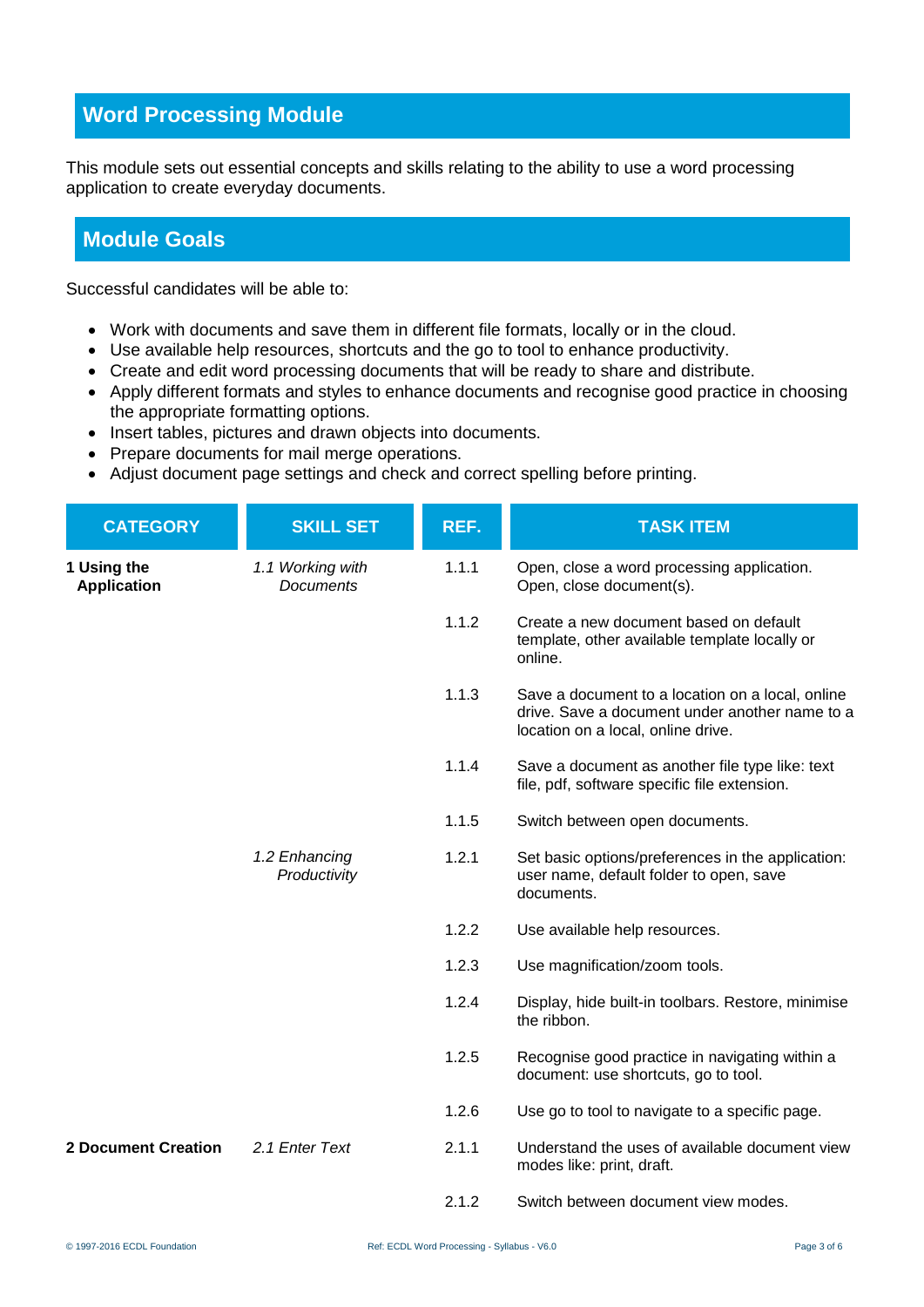| <b>CATEGORY</b> | <b>SKILL SET</b> | REF.  | <b>TASK ITEM</b>                                                                                                          |
|-----------------|------------------|-------|---------------------------------------------------------------------------------------------------------------------------|
|                 |                  | 2.1.3 | Enter text into a document.                                                                                               |
|                 |                  | 2.1.4 | Insert symbols or special characters like: C, ®,<br>TM.                                                                   |
|                 | 2.2 Select, Edit | 2.2.1 | Display, hide non-printing formatting marks like:<br>spaces, paragraph marks, manual line break<br>marks, tab characters. |
|                 |                  | 2.2.2 | Select character, word, line, sentence,<br>paragraph, entire body text.                                                   |
|                 |                  | 2.2.3 | Edit content by entering, removing characters,<br>words within existing text, by over-typing to<br>replace existing text. |
|                 |                  | 2.2.4 | Use a simple search command for a specific<br>character, word, phrase.                                                    |
|                 |                  | 2.2.5 | Use a simple replace command for a specific<br>character, word, phrase.                                                   |
|                 |                  | 2.2.6 | Copy, move text within a document, between<br>open documents.                                                             |
|                 |                  | 2.2.7 | Delete text.                                                                                                              |
|                 |                  | 2.2.8 | Use the undo, redo command.                                                                                               |
| 3 Formatting    | 3.1 Text         | 3.1.1 | Apply text formatting: font size, font type.                                                                              |
|                 |                  | 3.1.2 | Apply text formatting: bold, italic, underline.                                                                           |
|                 |                  | 3.1.3 | Apply text formatting: subscript, superscript.                                                                            |
|                 |                  | 3.1.4 | Apply font colour to text.                                                                                                |
|                 |                  | 3.1.5 | Apply case changes to text.                                                                                               |
|                 |                  | 3.1.6 | Apply automatic hyphenation.                                                                                              |
|                 |                  | 3.1.7 | Insert, edit, remove a hyperlink.                                                                                         |
|                 | 3.2 Paragraphs   | 3.2.1 | Create, merge paragraph(s).                                                                                               |
|                 |                  | 3.2.2 | Insert, remove soft carriage return (line break).                                                                         |
|                 |                  | 3.2.3 | Recognise good practice in text layout: use align,<br>indent, tab tools rather than inserting spaces.                     |
|                 |                  | 3.2.4 | Align text: left, centre, right, justified.                                                                               |
|                 |                  | 3.2.5 | Indent paragraphs: left, right, first line, hanging.                                                                      |
|                 |                  | 3.2.6 | Set, remove and use tabs: left, centre, right,<br>decimal.                                                                |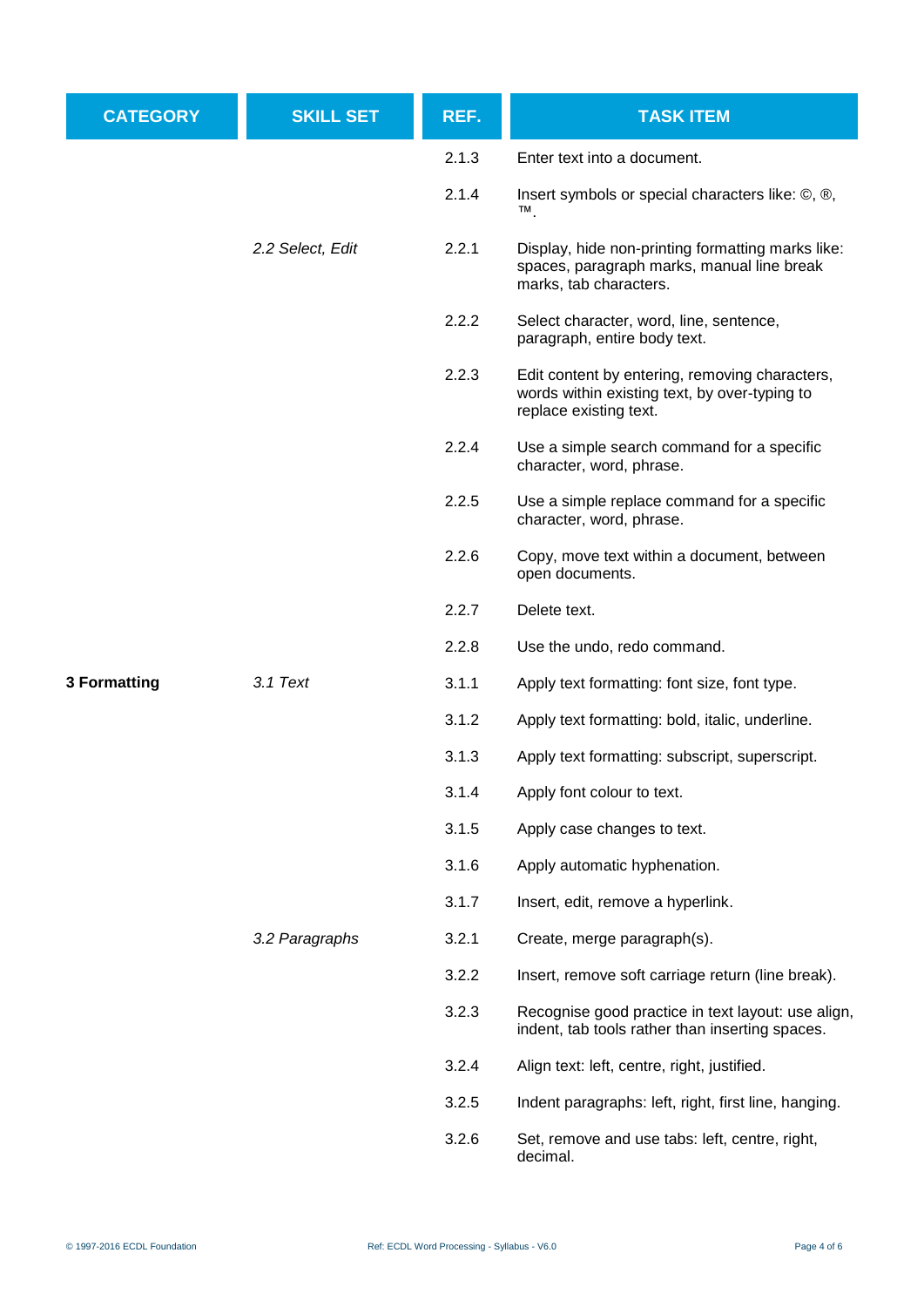| <b>CATEGORY</b> | <b>SKILL SET</b>      | REF.   | <b>TASK ITEM</b>                                                                                                                           |
|-----------------|-----------------------|--------|--------------------------------------------------------------------------------------------------------------------------------------------|
|                 |                       | 3.2.7  | Recognise good practice in paragraph spacing:<br>apply spacing between paragraphs rather than<br>inserting several paragraph marks.        |
|                 |                       | 3.2.8  | Apply spacing above, below paragraphs. Apply<br>single, 1.5 lines, double line spacing within<br>paragraphs.                               |
|                 |                       | 3.2.9  | Add, remove bullets, numbers in a single level<br>list. Switch between different standard bullet,<br>number styles in a single level list. |
|                 |                       | 3.2.10 | Apply border style, line style, line colour, line<br>width, shading/background colour to a paragraph.                                      |
|                 | 3.3 Styles            | 3.3.1  | Apply an existing character style to selected text.                                                                                        |
|                 |                       | 3.3.2  | Apply an existing paragraph style to one or more<br>paragraphs.                                                                            |
|                 |                       | 3.3.3  | Use copy format tool.                                                                                                                      |
| 4 Objects       | 4.1 Table Creation    | 4.1.1  | Create, delete a table.                                                                                                                    |
|                 |                       | 4.1.2  | Insert, edit data in a table.                                                                                                              |
|                 |                       | 4.1.3  | Select rows, columns, cells, entire table.                                                                                                 |
|                 |                       | 4.1.4  | Insert, delete rows and columns.                                                                                                           |
|                 | 4.2 Table Formatting  | 4.2.1  | Modify column width, row height.                                                                                                           |
|                 |                       | 4.2.2  | Modify cell border line style, width, colour.                                                                                              |
|                 |                       | 4.2.3  | Apply shading/background colour to cell(s).                                                                                                |
|                 | 4.3 Graphical Objects | 4.3.1  | Insert an object (picture, drawn object) to a<br>specified location in a document.                                                         |
|                 |                       | 4.3.2  | Select an object.                                                                                                                          |
|                 |                       | 4.3.3  | Copy, move an object within a document,<br>between open documents.                                                                         |
|                 |                       | 4.3.4  | Resize an object maintaining, not maintaining<br>aspect ratio. Delete an object.                                                           |
| 5 Mail Merge    | 5.1 Preparation       | 5.1.1  | Open, prepare a document, as a main document<br>(letters, address labels) for a mail merge.                                                |
|                 |                       | 5.1.2  | Select a mailing list, other data file, for use in a<br>mail merge.                                                                        |
|                 |                       | 5.1.3  | Insert data fields in a mail merge main document.                                                                                          |
|                 | 5.2 Outputs           | 5.2.1  | Merge a mailing list, other data file with a letter,<br>label document as a new file.                                                      |